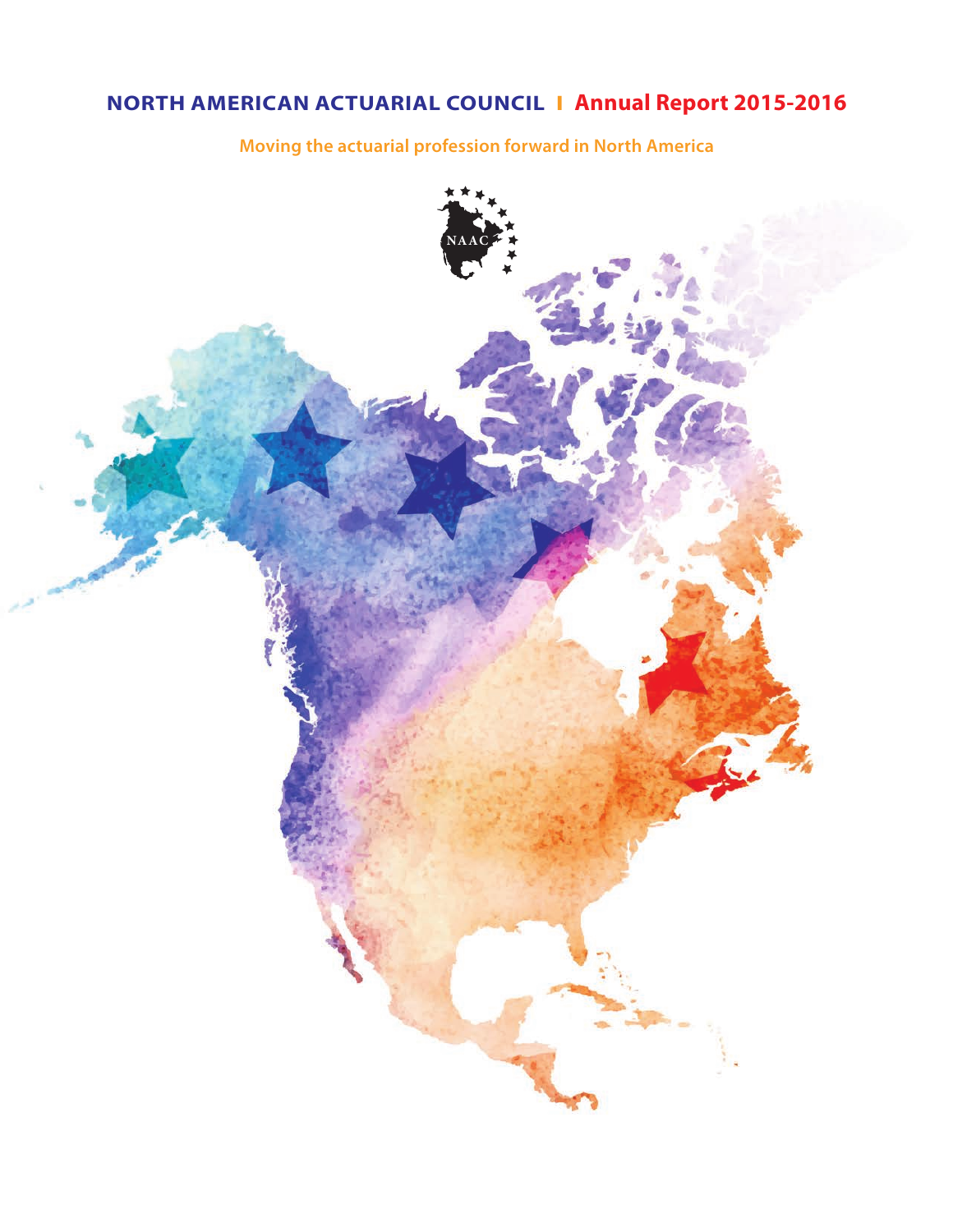# **TABLE OF CONTENTS**

# **1 What NAAC Does**

# **3 2015−2016 NAAC Accomplishments**

| - 3                                                      |  |
|----------------------------------------------------------|--|
| Signature of a Revised Cross-Border Discipline Agreement |  |
| Increased Information-Sharing Among                      |  |

# **5 NAAC Members and Staff**

# **10 Appendix**

|--|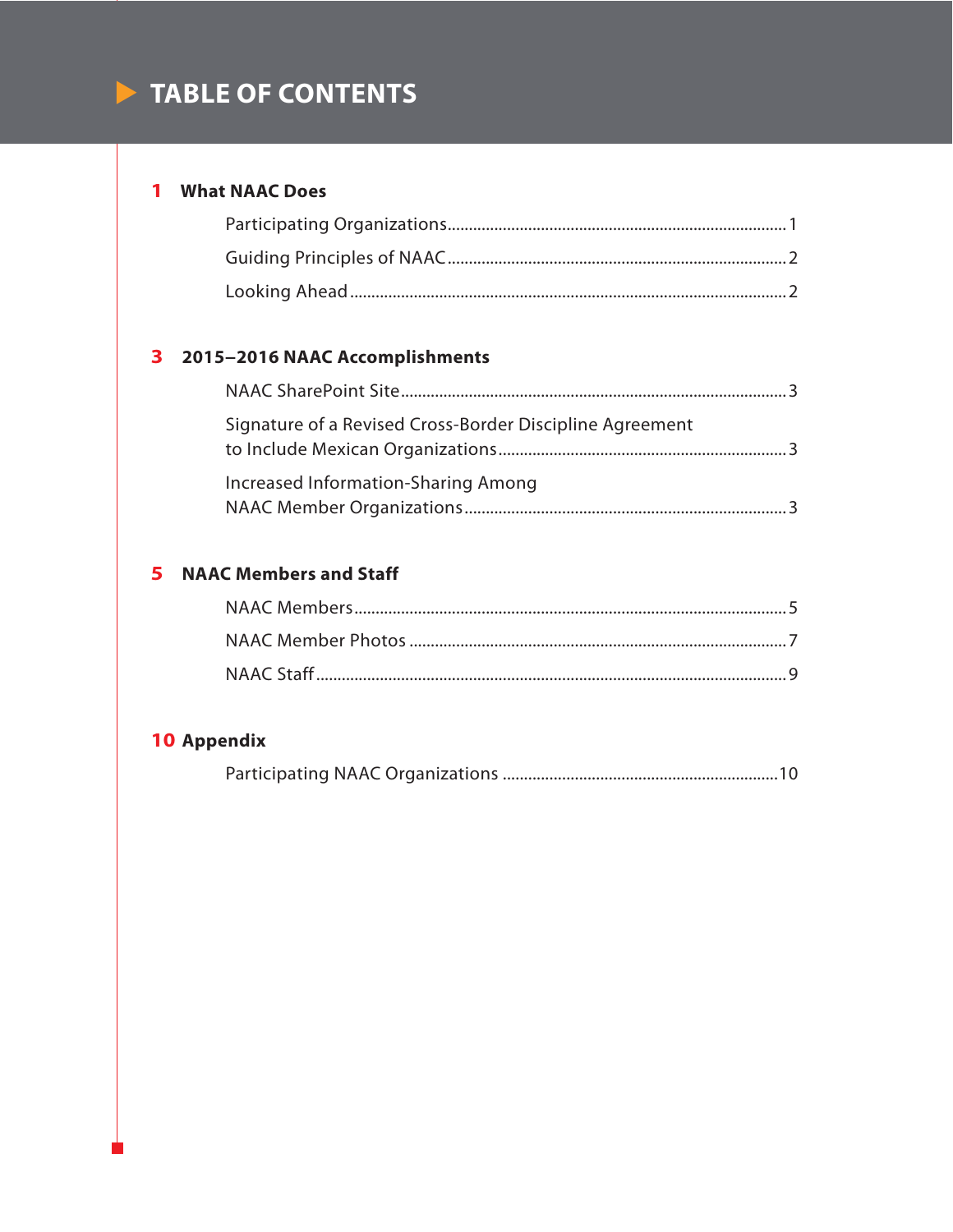

### **PARTICIPATING ORGANIZATIONS**

The North American Actuarial Council (NAAC) brings together the nine national actuarial organizations on the North American continent:

- American Academy of Actuaries (Academy) (U.S.-based)
- ASPPA College of Pension Actuaries (ACOPA) (U.S.-based)
- Asociación Mexicana de Actuarios (AMA)
- Asociación Mexicana de Actuarios Consultores (AMAC)
- Canadian Institute of Actuaries (CIA)
- Casualty Actuarial Society (CAS) (U.S.-based)
- Colegio Nacional de Actuarios (CONAC)
- Conference of Consulting Actuaries (CCA) (U.S.-based)
- Society of Actuaries (SOA) (U.S.-based)

The primary purpose of NAAC is to build solid and lasting bridges between the professional actuarial organizations of North America. It provides a forum to promote coordination, cooperation, and trust among the leadership of the Participating Organizations, which represent actuaries in Canada, Mexico, and the United States. In this spirit, NAAC members exchange and share information on significant current activities, discuss profession-wide issues (not necessarily involving all Participating Organizations) and, wherever possible, develop an action plan to address those issues.

For example, NAAC:

- •Seeks to develop a coordinated vision of the future direction of the actuarial profession in North America.
- •Discusses international issues from a North American perspective and, if appropriate, establishes joint positions and strategies for pursuing those positions outside of North America.
- •Serves as a forum to encourage the resolution of conflicts between two or more of the Participating Organizations.
- •Works in a coordinated manner to address issues—where overlap of efforts exist—to make the most efficient use of the North American actuarial profession's resources.
- •Identifies and promotes forums, activities, contacts, and events that can broaden organizational communications among other leaders and members of the profession.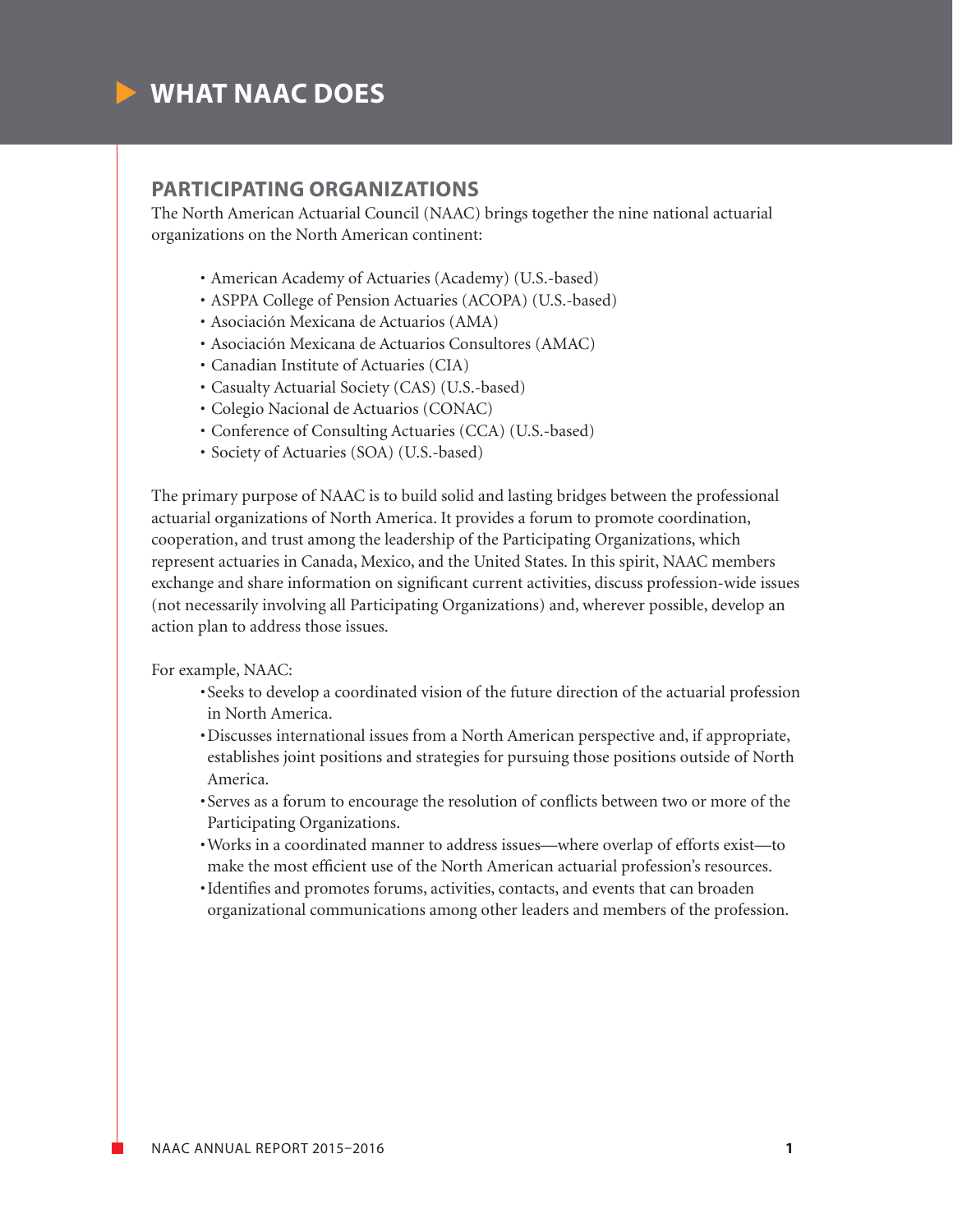# **GUIDING PRINCIPLES OF NAAC**

Section 2 of the North American Actuarial Council Working Agreement provides the official description of NAAC's purpose. It is published in the NAAC Manual and is included in publications distributed by the Participating Organizations to their members.

The Participating Organizations jointly acknowledge that:

- The operating environments in the three North American countries are very different,
- The Participating Organizations' members expect the organizations to leverage resources and take appropriate advantage of synergies, and
- Increased information sharing and dialogue among the Participating Organizations has the potential to yield collective insights valuable to each organization.

Accordingly, the Participating Organizations define NAAC's purpose as follows:

- 1. NAAC is to be a catalyst for dialogue on key issues facing the North American actuarial profession.
- 2. NAAC is to be a facilitator of opportunities for leveraging of resources across organizations.
- 3. NAAC is to be a source of knowledge in identifying conditions, trends, assumptions, and key issues affecting the North American actuarial profession and benchmarking best practices among member organizations.
- 4. NAAC is to be a forum for information sharing on current and potential activities among the North American actuarial organizations.
- 5. NAAC is to be a forum where networking occurs and camaraderie is built among the leaders of the North American actuarial organizations.

In fulfilling its purpose, NAAC shall abide by the following guiding principles:

- The conditions, cultures and perspectives of each individual country and their member organizations will be respected and valued.
- The autonomy of each member organization to pursue its mission and purpose will be preserved.
- The public interest will always be a primary consideration.
- The best interests of the profession will always be considered.

# **LOOKING AHEAD**

Leaders of NAAC member organizations are responsible for supporting the spirit and communicating the content of the Working Agreement to their respective organizations. In the years to come, NAAC shall serve as a forum for the exchange of ideas, common problems, and common solutions for the myriad issues facing the North American actuarial community.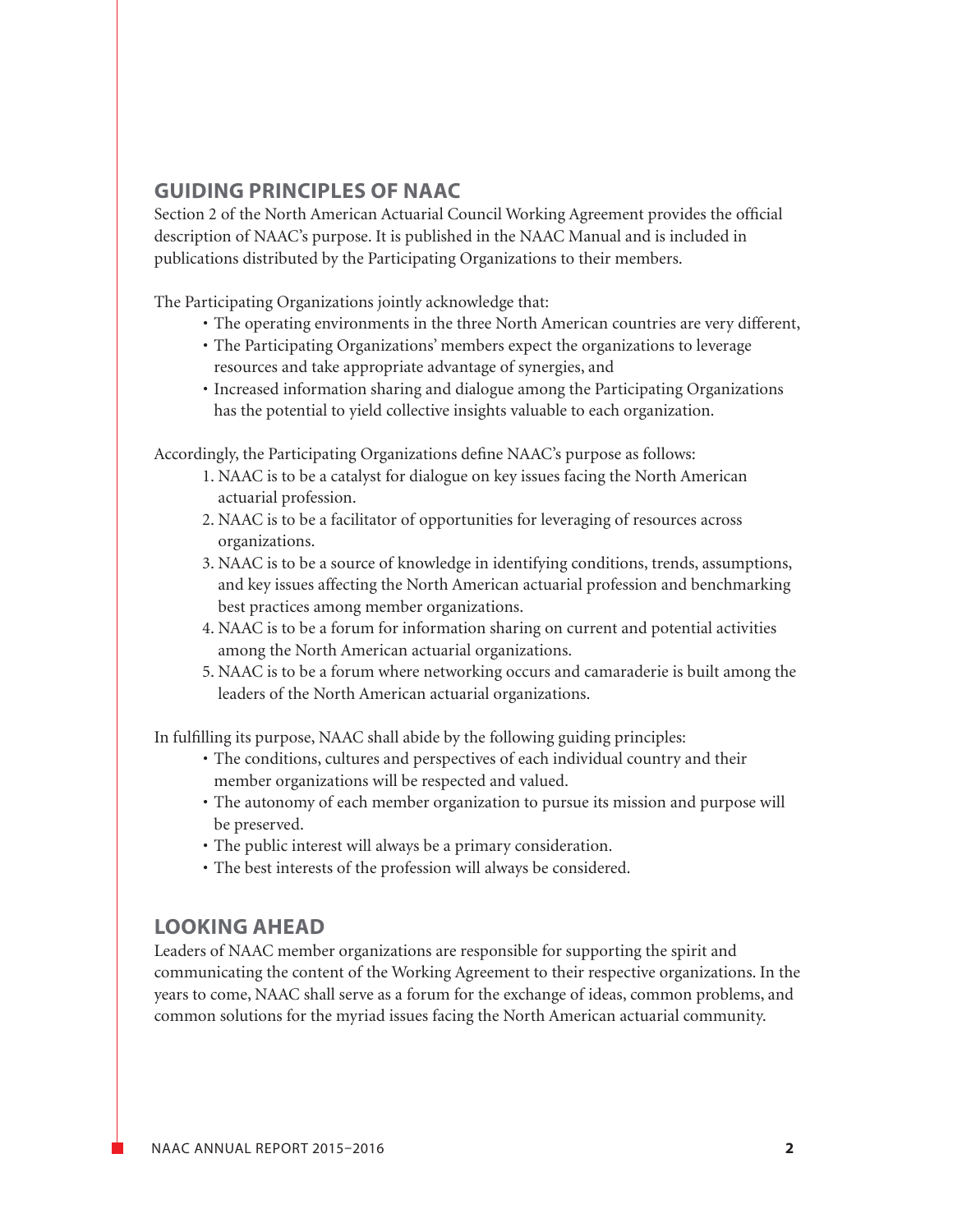

### **NAAC SHAREPOINT SITE**

The NAAC SharePoint site enables NAAC members to share files and documents, including meeting materials, approved minutes, the NAAC manual, the NAAC annual report, policy statements, and other information. Access is limited to authorized users only.

# **SIGNATURE OF A REVISED CROSS-BORDER DISCIPLINE AGREEMENT TO INCLUDE MEXICAN ORGANIZATIONS**

NAAC members signed a cross-border discipline agreement to include Mexico in the existing agreement on the same terms and basis as was in effect between the U.S.-based organizations and the Canadian Institute of Actuaries.

# **INFORMATION SHARING AMONG NAAC MEMBER ORGANIZATIONS**

### **Discussion on Actuarial Standard-Setting**

NAAC members held an informative discussion on each of their countries' standard-setting processes.

### **Discussion of Recent Developments With the International Actuarial Association (IAA) and Discussion of Its Structure**

NAAC members discussed their differing views in relation to the IAA's proposed educational syllabus currently under consideration at the IAA.

### **Joint Research Opportunities**

Each NAAC organization conducts its own research, and individual NAAC members may collaborate with one another from time to time on an ad hoc basis when it is in their mutual interest and benefit. Organizations hold quarterly calls to identify joint research opportunities and discuss project progress at NAAC meetings.

### **Actuaries Climate Index and Actuaries Climate Risk Index**

NAAC members discussed progress being made toward the release of these indices, a longstanding research project involving the Academy, the CAS, the CIA, and the SOA.

### **Caribbean Actuarial Association**

The Caribbean Actuarial Association (CAA) was invited to participate as an observer to the spring 2016 NAAC meeting. CAA President Marcus Bosland gave NAAC members a presentation of the CAA's structure and its work.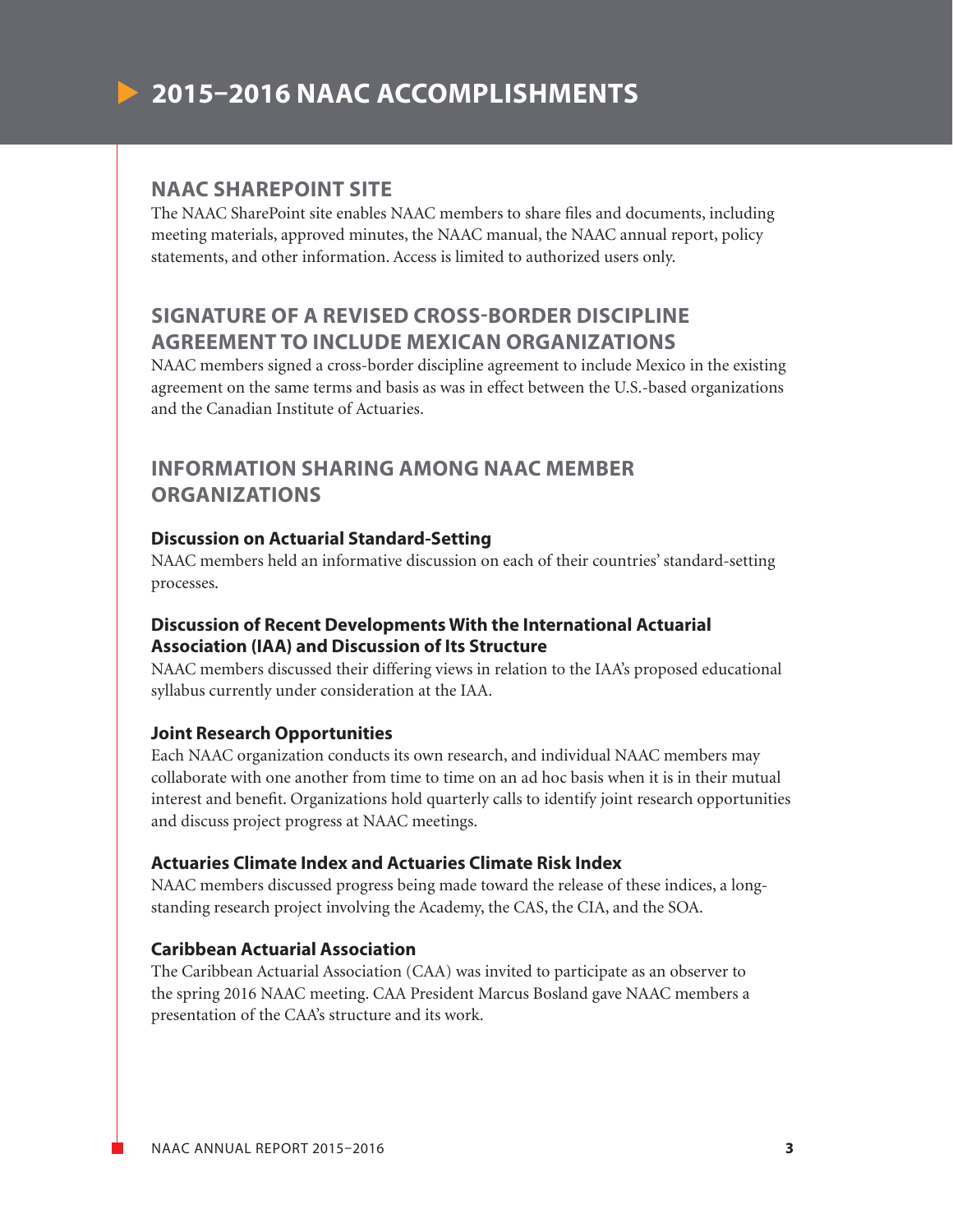### **Defined Benefit Plans in Public Universities in Mexico**

NAAC members saw a presentation on the severe challenges the system faces given the current structure and state of the Mexican public retirement system.

### **Ethical Considerations of Big Data and Predictive Modeling**

NAAC members saw a presentation that explored the legal and ethical considerations of Big Data and predictive modeling and how they are being addressed in Canada. This presentation addressed issues of consent, protection, how personal data could be used, and the scope of regulators' role in this area.

### **Financial Challenges of Municipal Infrastructure in Montreal**

NAAC members saw a presentation on how Montreal is working to catch up to its infrastructure needs and how the work is currently being financed and planned for. This presentation included a discussion of the financial relationship between Montreal and the province of Québec and a discussion of Montreal's pension plan liabilities.

### **Price Optimization**

NAAC members discussed how price optimization is used and regulated in their respective countries.

### **Promoting the Profession**

NAAC members discussed their respective efforts to attract high-quality and diverse candidates into the profession.

### **Actuarial Education**

NAAC members discussed how to ensure their continuing education offerings meet the needs that result from a rapidly changing environment, whether it involves the use of data analytics or expanded roles for actuaries in nontraditional practice areas.

### **CIA Governance Review**

NAAC members discussed the thorough governance review the CIA performed of its own structure to increase its nimbleness and flexibility.

### **NAAC Agenda-Setting**

In keeping with their previous commitment to do so, NAAC members have addressed broad discussion topics to encourage spontaneous discussion, which helps to identify naturally collaboration opportunities among NAAC member organizations.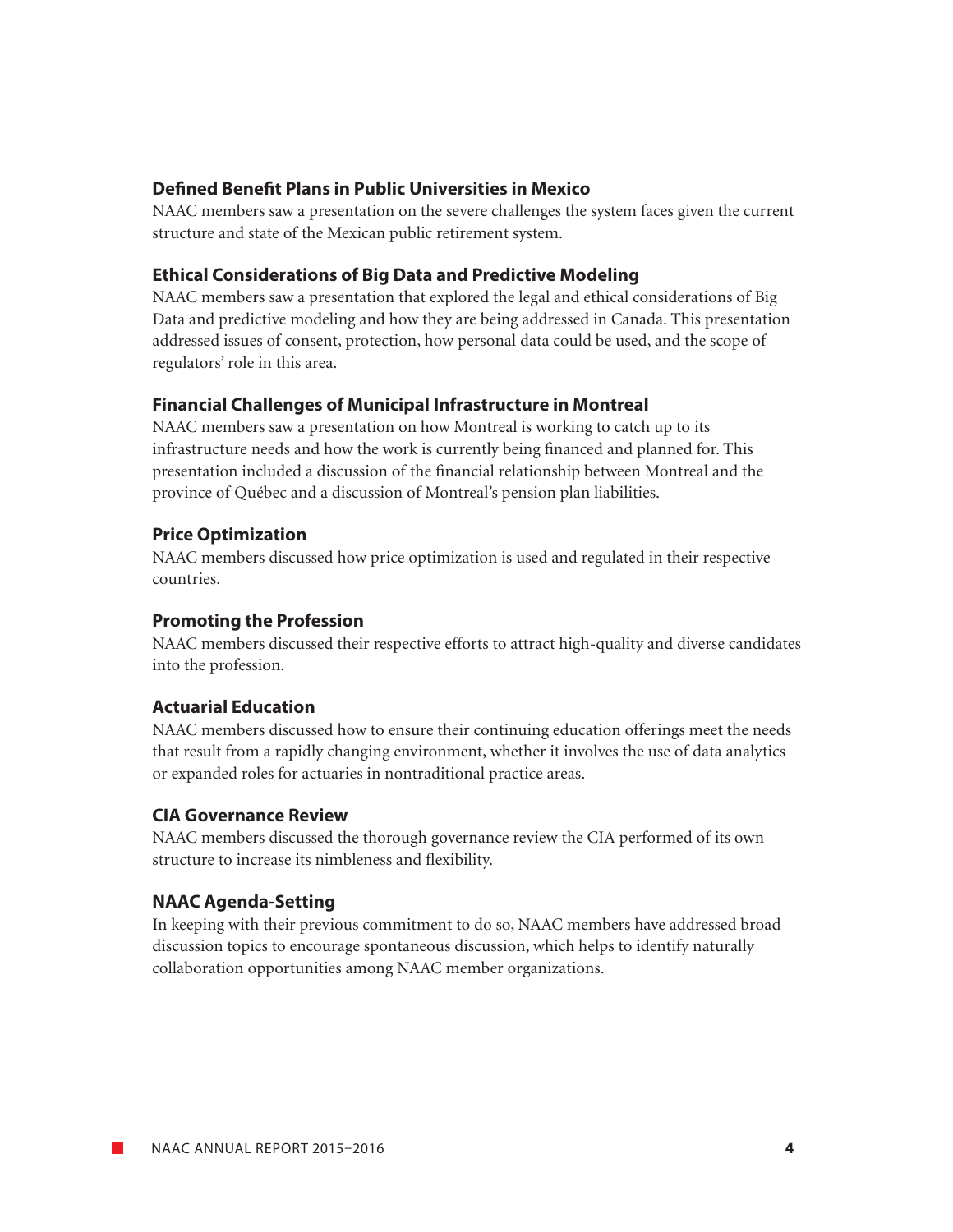

The North American Actuarial Council is composed of up to two officers of each Participating Organization. One of the two officers is the president of the Participating Organization, and the other is usually the president-elect, although an organization can appoint another officer it considers more appropriate.

# **2016 NAAC MEMBERS**

# **Academy** President: Thomas F. Wildsmith President-Elect: Robert M. Beuerlein **ACOPA** President: Karen Smith President-Elect: Kurt F. Piper **AMA** President: Alberto Elizarrarás Vice President: Luis Francisco Galván **AMAC** President: Alejandro Turner Vice President: Salvador Milanés **CIA** President: Robert H. Stapleford President-Elect: David Dickson **CAS** President: Stephen P. Lowe President-Elect: Nancy A. Braithwaite **CONAC** President: Carlos Lozano Nathal Vice President: Jorge Luis López-Araiza **CCA** President: Donald J. Segal President-Elect: Donald E. Fuerst

#### **SOA**

 President: Craig W. Reynolds President-Elect: Jerry J. Brown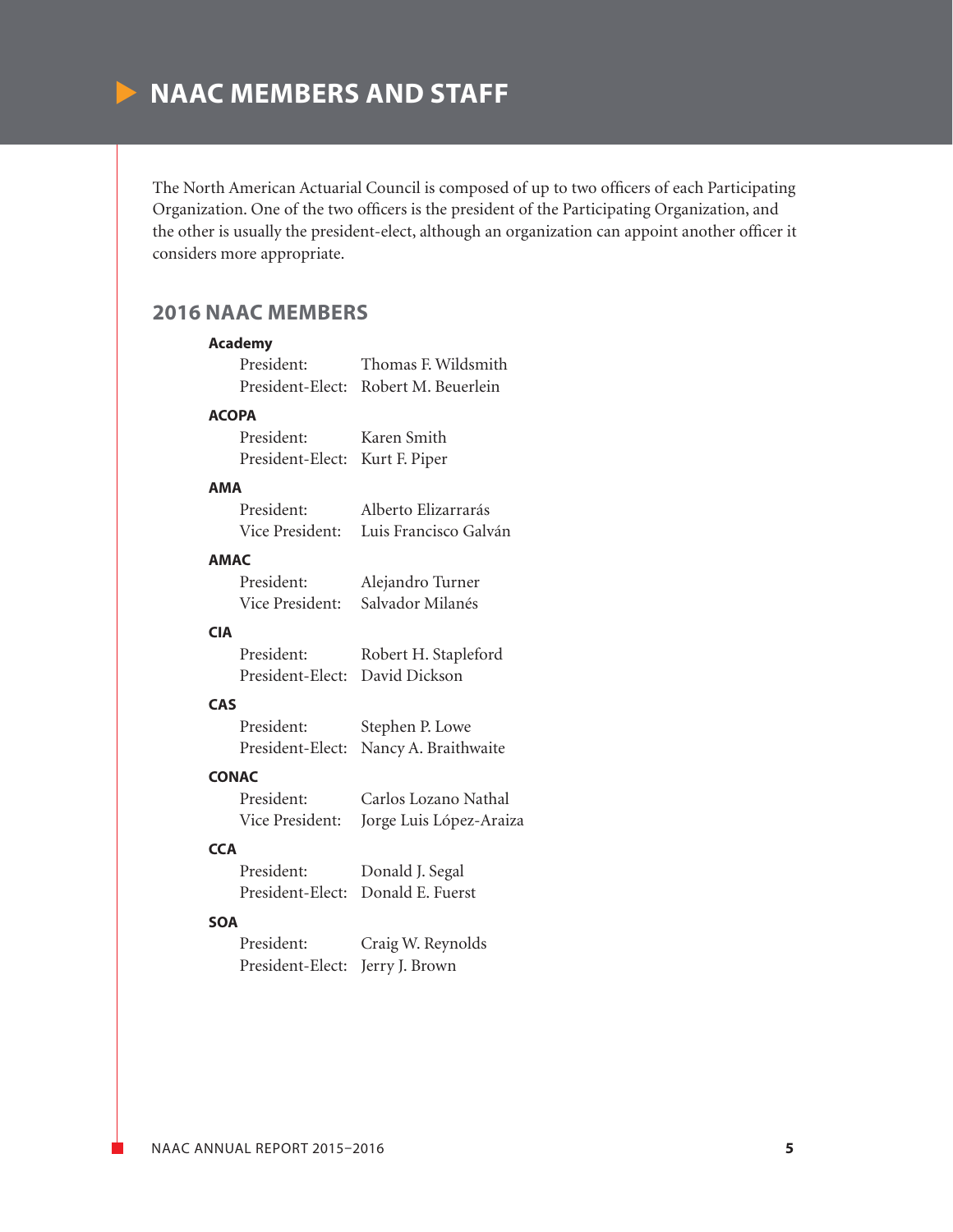# **2015 NAAC MEMBERS**

#### **Academy**

 President: Mary D. Miller President-Elect: Thomas F. Wildsmith

### **ACOPA**

| President:                   | Lynn M. Young |
|------------------------------|---------------|
| President-Elect: Karen Smith |               |

#### **AMA**

| President: | Alberto Elizarrarás                   |
|------------|---------------------------------------|
|            | Vice President: Luis Francisco Galván |

### **AMAC**

| President: | Alejandro Turner                 |
|------------|----------------------------------|
|            | Vice President: Salvador Milanés |

### **CIA**

| President: | Jacques Tremblay                      |
|------------|---------------------------------------|
|            | President-Elect: Robert H. Stapleford |

### **CAS**

| President: | Robert S. Miccolis               |
|------------|----------------------------------|
|            | President-Elect: Stephen P. Lowe |

### **CONAC**

| President: | Pedro Pacheco Villagrán              |
|------------|--------------------------------------|
|            | Vice President: Carlos Lozano Nathal |

### **CCA**

| President:                       | Phillip A. Merdinger |
|----------------------------------|----------------------|
| President-Elect: Donald J. Segal |                      |

### **SOA**

 President: Errol Cramer President-Elect: Craig W. Reynolds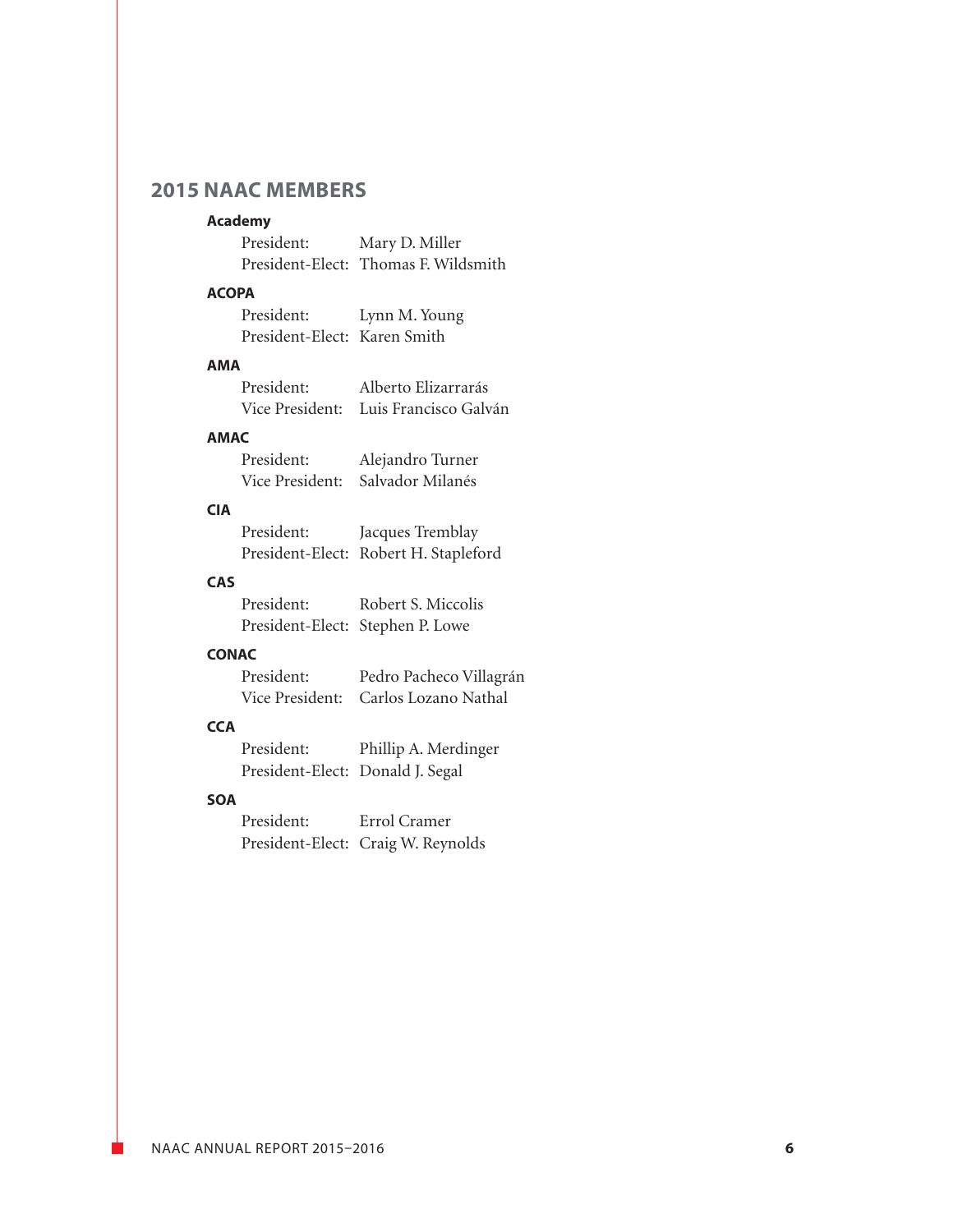# **COUNCIL PHOTOS**



**Robert M. Beuerlein** *Academy President-Elect 2016*



**Thomas F. Wildsmith** *Academy President 2016 President-Elect 2015*



**Mary D. Miller** *Academy President 2015*



**Kurt F. Piper** *ACOPA President-Elect 2016*



**Karen Smith** *ACOPA President 2016 President-Elect 2015*



**Lynn Young** *ACOPA President 2015*



**Alberto Elizarrarás** *AMA President 2014-2016*



**Luis Francisco Galván** *AMA Vice President 2014-2016*



**Alejandro Turner** *AMAC President 2014-2016*



**Salvador Milanés** *AMAC Vice President 2014-2016*



**David Dickson** *CIA President-Elect 2016*



*CIA President 2016*



**Robert S. Miccolis** *CAS President 2015*



**Jacques Tremblay** *CIA President 2015*



**Nancy A. Braithwaite** *CAS President-Elect 2016*



**Stephen P. Lowe** *CAS President 2016 President-Elect 2015*



*President-Elect 2015*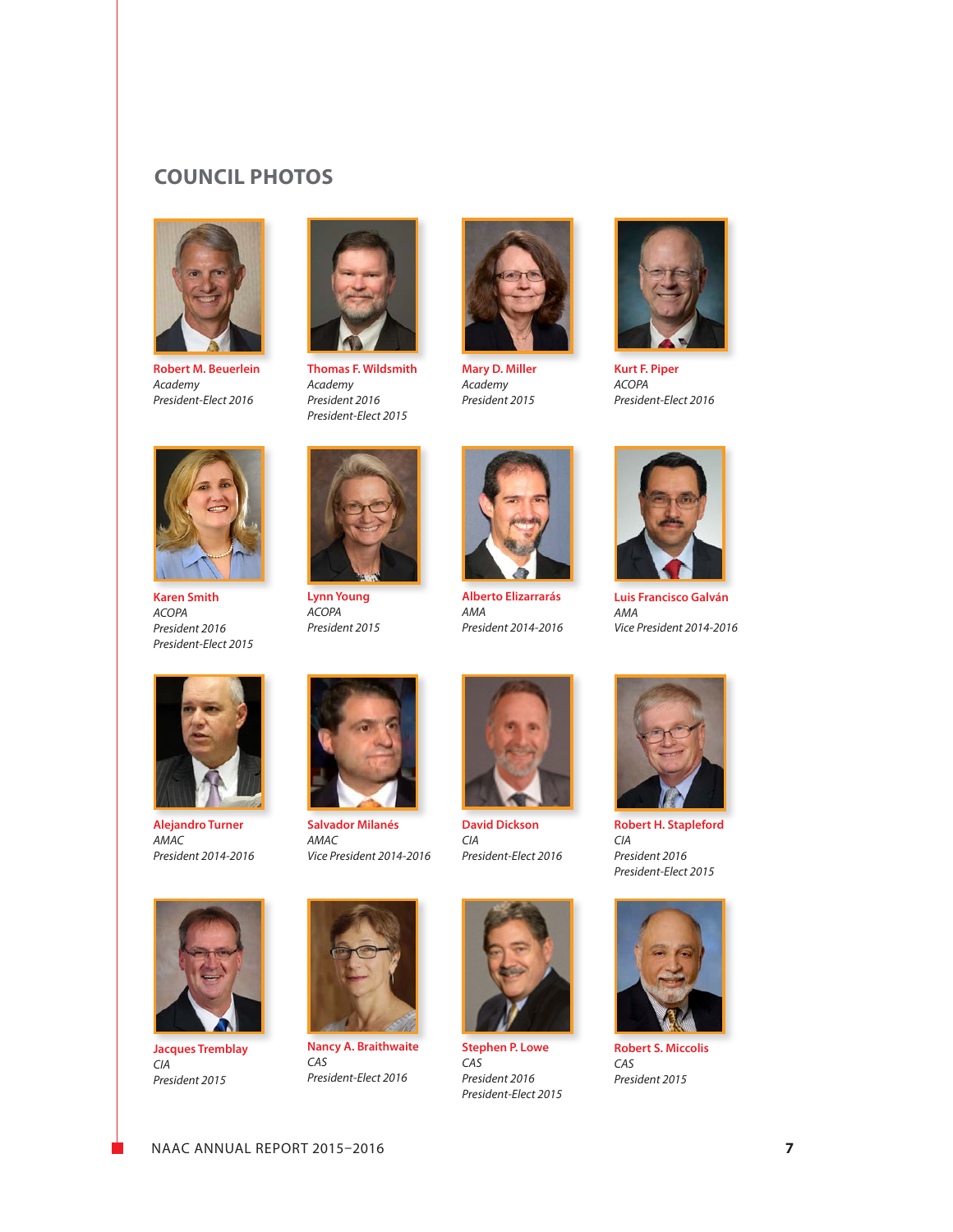

**Donald E. Fuerst** *CCA President-Elect 2016*



**Donald J. Segal** *CCA President 2016 President-Elect 2015*



**Phillip A. Merdinger** *CCA President 2015*



**Carlos Lozano Nathal** *CONAC President 2015-2017 Vice President 2013-2015*



**Jorge Luis López-Araiza** *CONAC Vice President 2015-2017*



**Pedro Pacheco Villagrán** *CONAC President 2013-2015*



**Jerry J. Brown** *SOA President-Elect 2016*



**Craig W. Reynolds** *SOA President 2016 President-Elect 2015*



**Errol Cramer** *SOA President 2015*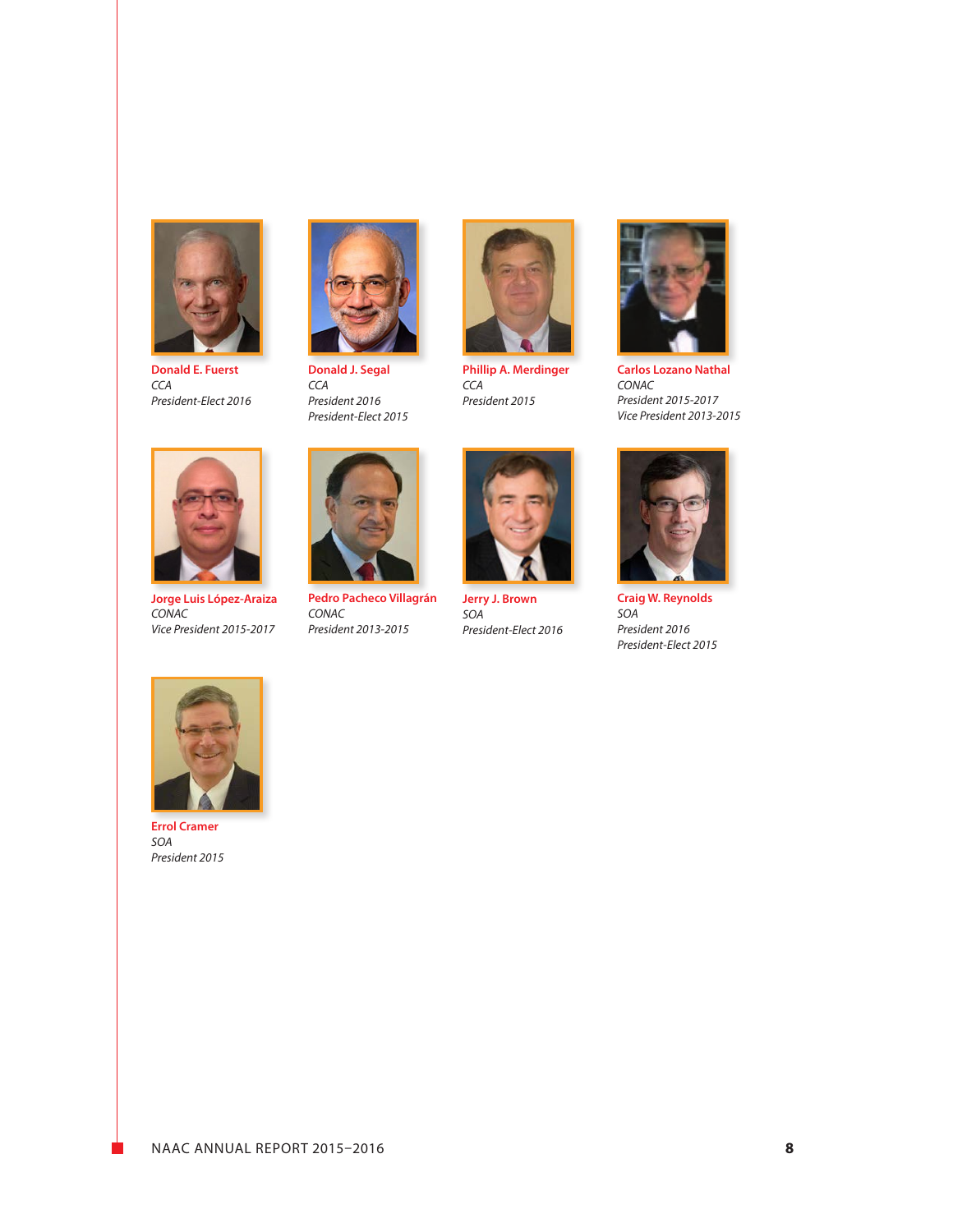# **NAAC STAFF**

The executive directors of the Participating Organizations attend and participate in NAAC meetings, but are not members of NAAC and do not vote.

# **Chief Staff Officers**



**Mary Downs** *Academy Executive Director*



**Judy Miller** *ACOPA Executive Director*



**Michel Simard** *CIA Executive Director*



**Cynthia Ziegler** *CAS Executive Director*



**Rita DeGraaf** *CCA Executive Director*



**Patricia Luna** *AMA, AMAC, and CONAC Executive Director*



**Greg Heidrich** *SOA Executive Director*

# **OTHER STAFF**

When appropriate, the Academy agrees to make its legal counsel available to NAAC, and to coordinate, upon request, with counsel for the CIA and the Mexican organizations.

Academy Senior Policy Analyst Claire Mickelson provides staff support for NAAC. She can be reached at 202-223-8196 or at mickelson@actuary.org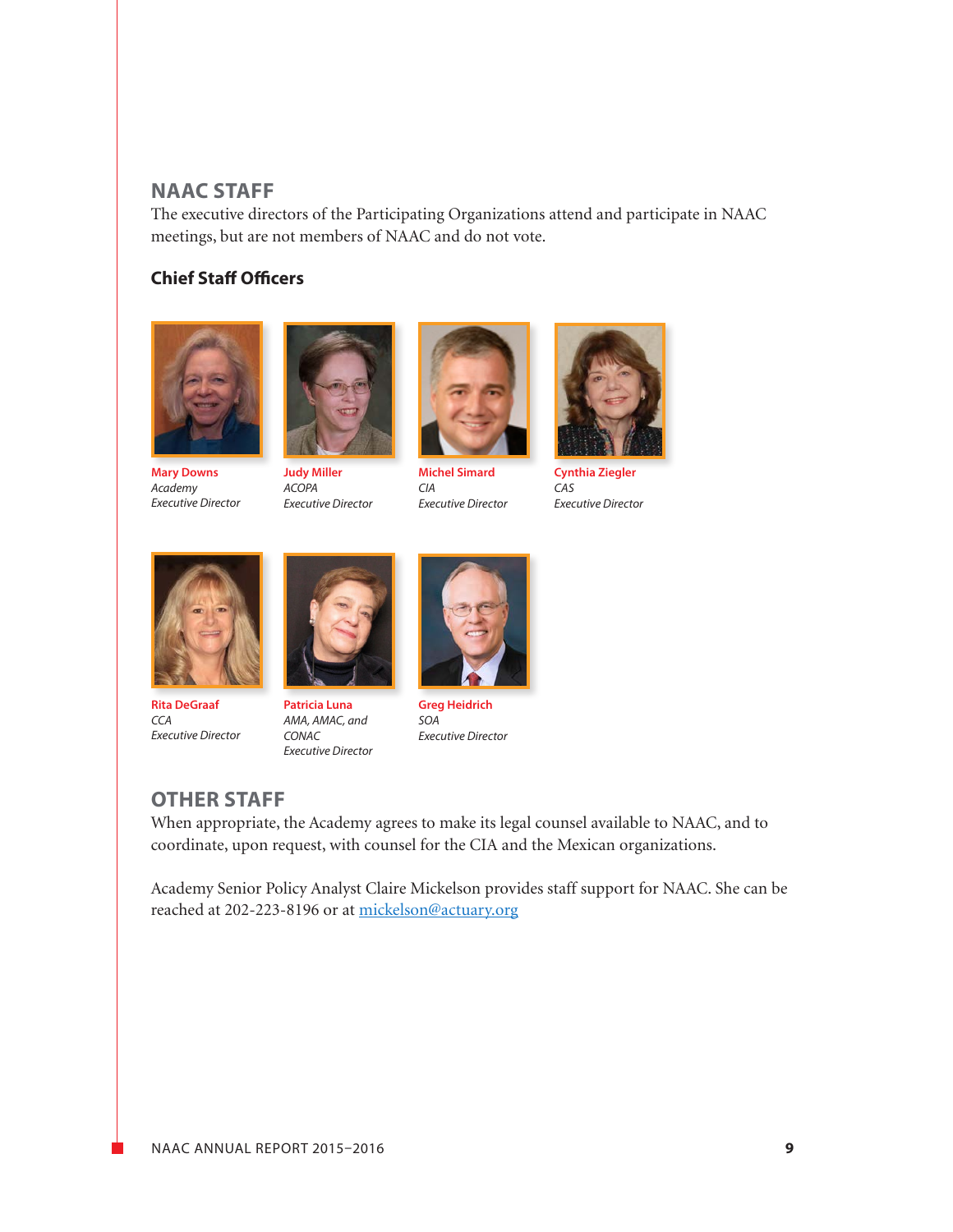

### **NAAC PARTICIPATING ORGANIZATIONS**

NAAC brings together the five national actuarial organizations in the United States, the three in Mexico, and the Canadian Institute of Actuaries. The self-described missions of the nine Participating Organizations may be summarized as follows:

### **American Academy of Actuaries (Academy)**

The Academy serves the public and the U.S. actuarial profession. To accomplish this, as the public voice for the United States actuarial profession, the Academy provides independent and objective actuarial information, analysis, and education for the formation of sound public policy; provides for the establishment, maintenance, and enforcement of high professional standards of actuarial qualification, practice, and conduct; advances actuarial practice by informing and educating its members on public policy and professionalism issues and current and emerging practices; identifies and addresses issues on behalf of the public interest on matters in which actuarial science provides a unique understanding; increases the public's understanding and recognition of the value of the actuarial profession; provides opportunities for professional development of its members through volunteerism and service to the profession; facilitates and coordinates response to issues of common interest among the U.S. based actuarial associations; and coordinates the representation of the U.S. profession globally. The vision of the Academy is that financial security systems in the United States be sound and sustainable, and that actuaries be recognized as pre-eminent experts in risk and financial security.

### **ASPPA College of Pension Actuaries (ACOPA)**

All credentialed actuarial members of ASPPA are members of the ASPPA College of Pension Actuaries (ACOPA). ACOPA is a part of the American Society of Pension Professionals and Actuaries (ASPPA). The major goal of ASPPA and ACOPA is to educate all retirement plan professionals and to preserve and enhance the employer-based retirement system as an essential part of a national retirement income policy in the United States. ACOPA is responsible for identifying and addressing the professional development needs of the actuarial membership of ASPPA. ACOPA is also the primary source of professional organizational support for pension actuaries, and is charged with carrying out ASPPA's responsibilities as one of the recognized U.S.-based actuarial organizations and as a member of NAAC.

### **Canadian Institute of Actuaries (CIA)**

As the national organization of the actuarial profession in Canada, the Canadian Institute of Actuaries (CIA) serves both the public interest and the profession by promoting the advancement of actuarial science; providing for the education and qualification of current and prospective members; providing professional guidance to its members and ensuring that actuarial services they provide meet the highest standards; and advocating for the profession and providing timely and relevant contributions to the development of public policy. The vision of the CIA is for its members to be recognized as trusted leaders in the quantification and management of risks and contingent events.